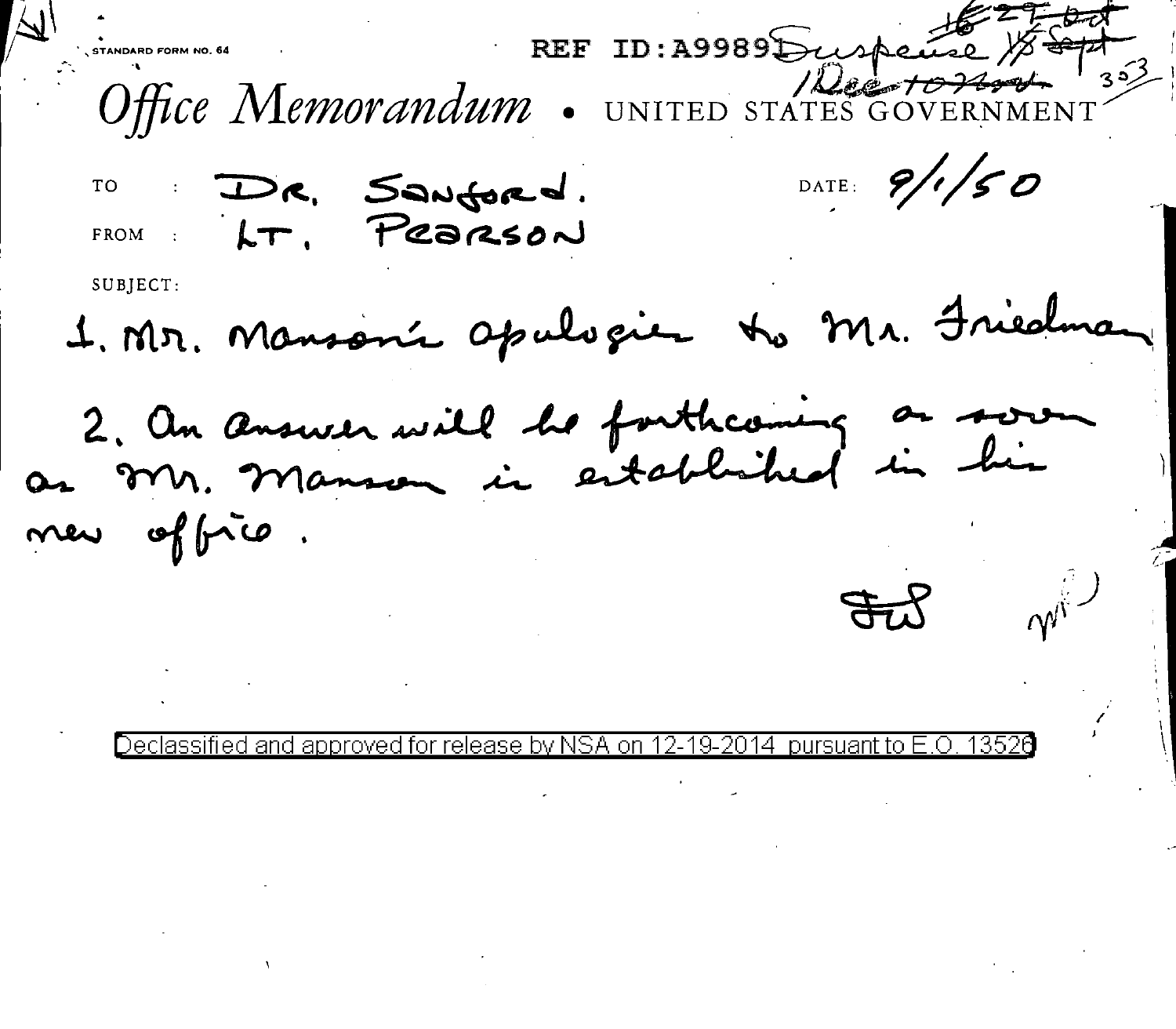NM. REF<sup>3</sup>ID:A99891<br>it Peanon called Manson with aun in lis office. Menson (much embanamed) promonial

 $15$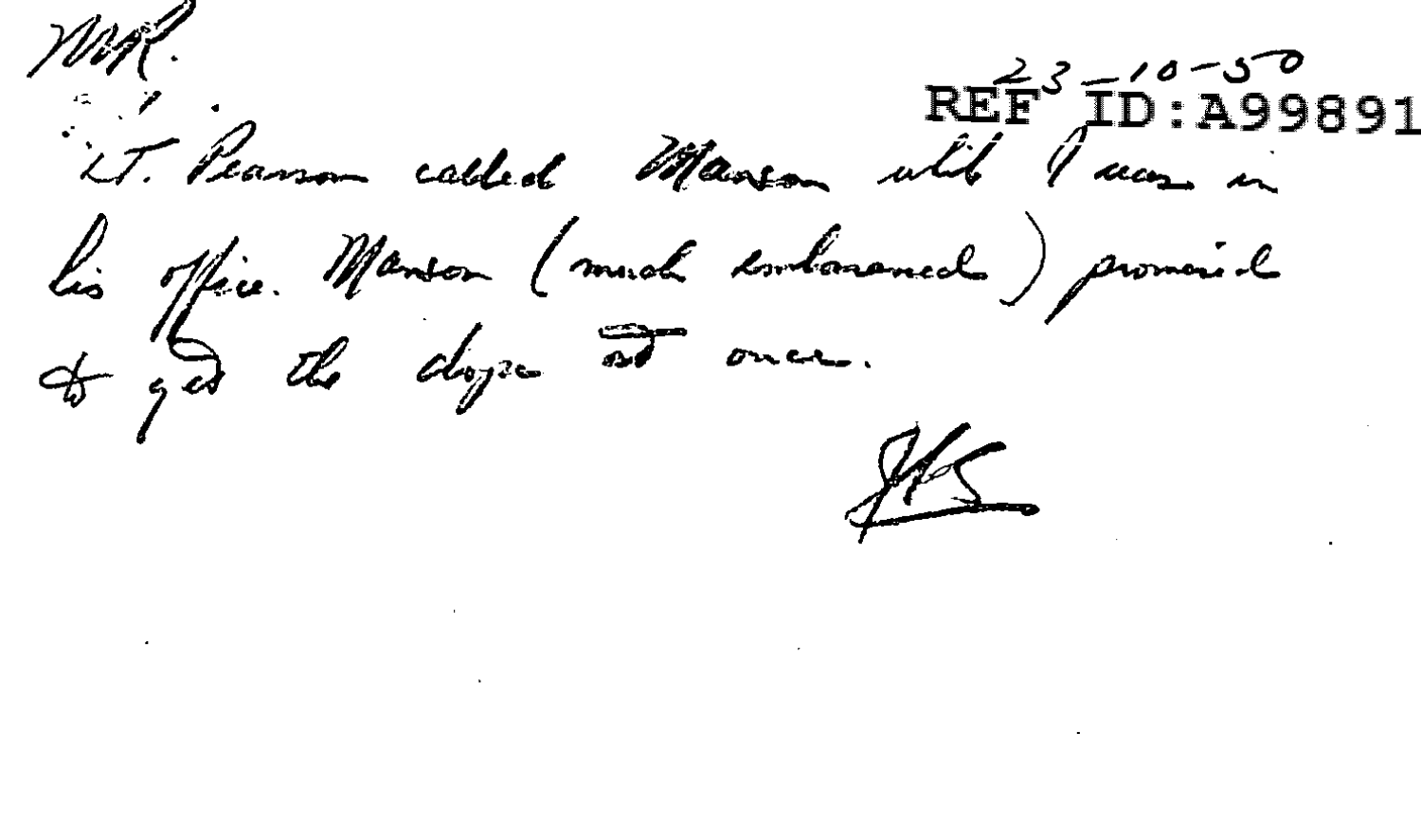## **REF ID:A99891**

CONFIDENTIAL RESTRICTED TOP SECRET **SECRET** TECHNICAL DIVISION  $AFSA-14$ DATE  $\underline{\mathbf{T}}\underline{\mathbf{O}}$ Capt. Dyer, USN .... Mr. Rhoads ............. Dr. Sanford ........... .......... LCDR Pandergrass ...... . . . . . . . . . . . . . . . Dr. Fettengill ............................ mr. Callimahos.. . . . . . . . . . . . . . . . . . . . . Capt. Lane, WAC  $\frac{1}{2}$  $\cdots$  $\begin{array}{cccccccccccccc} a & a & a & a & b & a & b & b \end{array}$ Mr. Heuser ...... Mr. Cefail ...................... Mrs. Gates .......................... Information & forwarding ) As discussed Information & return As requested Concurrence or comments Information & file Information upon which to<br>base reply<br>Your action by Recommendation Signature if approved son called by لكرهم مبدمه AFSA FORM NO. 14A Dr. Sanfo 11 sep 50  $/$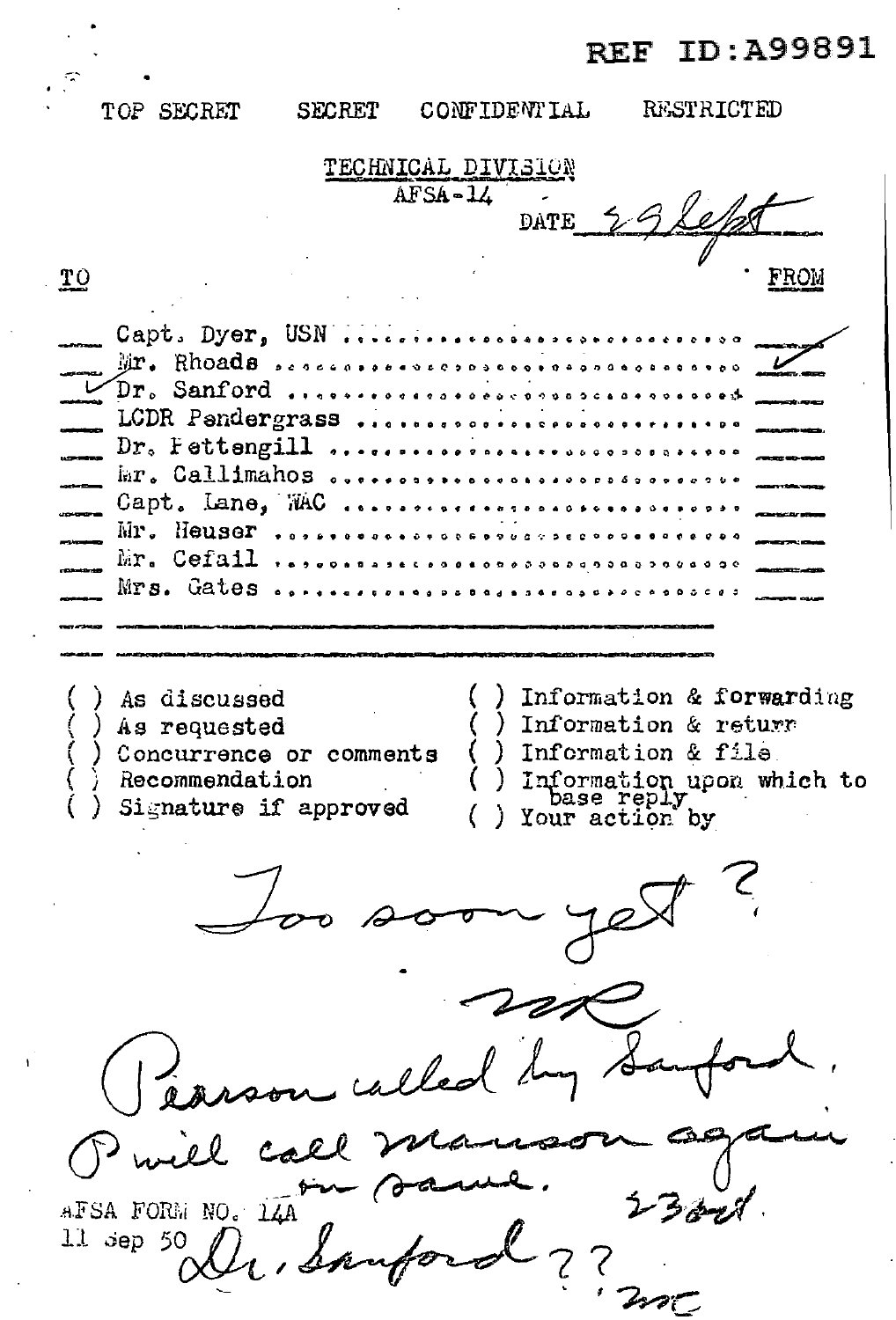*-:* REF ID:A99891

TOP SECHET SECRET CONFIDERTIAL RESTRICT TECHNICAL DIVISION  $AFSA=14$ DATE **TO**  $\sqrt{ }$ Mp. Friedman .... **Rhoa.d s 0 0 • 0 Cl e 0 c** • Cl • ., • 0 ••• Dr. Sanford ...................<br>Mr. Douglas ................. LCDR Pendergrass ........<br>Dr. Pettengill .......... <sup>~</sup>*Dro* Pettengill~ •...•........ ~ Mr. Callimahos ••••...••••••• ~ **Capt Lane 0 t) 0 a 0 Cl 0** " II •• 0 0 0 •• **0 a Cl**  <sup>J</sup>\_, - f Iv *V* : *1t- :A 1*   $5906$ As discussed<br>As requested Concurrence or comments Information & forwarding Information & return Information & file Info upon which to base reply Recommendation Signature if approved Your action by Have had no word on this from Mauson. Vse cheet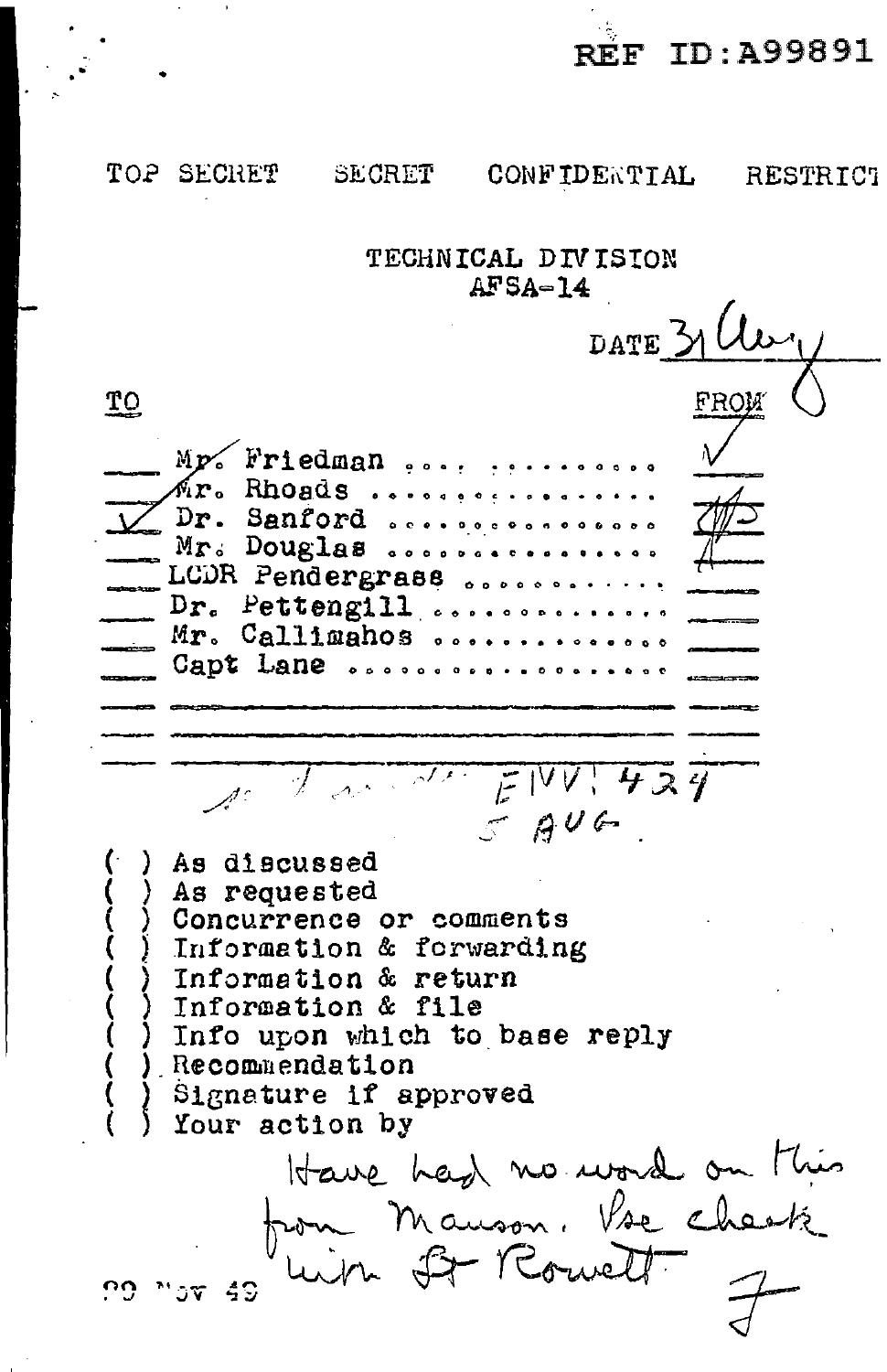REF ID:A99891

*r* 

TOP 'SECRET SECRET CONFIDENTIAL RESTRICTE.

 $\mathbf{I}$ 

## TECHNICAL DIVISION  $AFSA-14$

DATE TO EROM \*\*. **Friedman .......**<br>Mr. Rhoads ......... ~ **Dr. Sanford** ~ *"* ....... *o* • *o* D o ••••••  $Mr.$  Douglas ......... ==::- LCDR Pendergrass ······•o•oo••·~ --=-=--  $Dr.$  Pettengill  $\dots\dots\dots\dots$ Dr. Pettengill ......<br>Mr. Callimahos ......<br>Capt Lane .......... ~11.1 g ' ej l:'A::>4'-- *<sup>0</sup>*------- As discussed<br>As requested Concurrence or comments Information & forwarding Information & return Informetion & file Info upon which to base reply Recommendation Signature if approved<br>Your action by  $P_{\text{DP}}$  Sta re Stamp confidental trate al make 1) the Stamp confidental -wake te him to get the u har is the ch  $\overline{d}$  $\cdot$  .